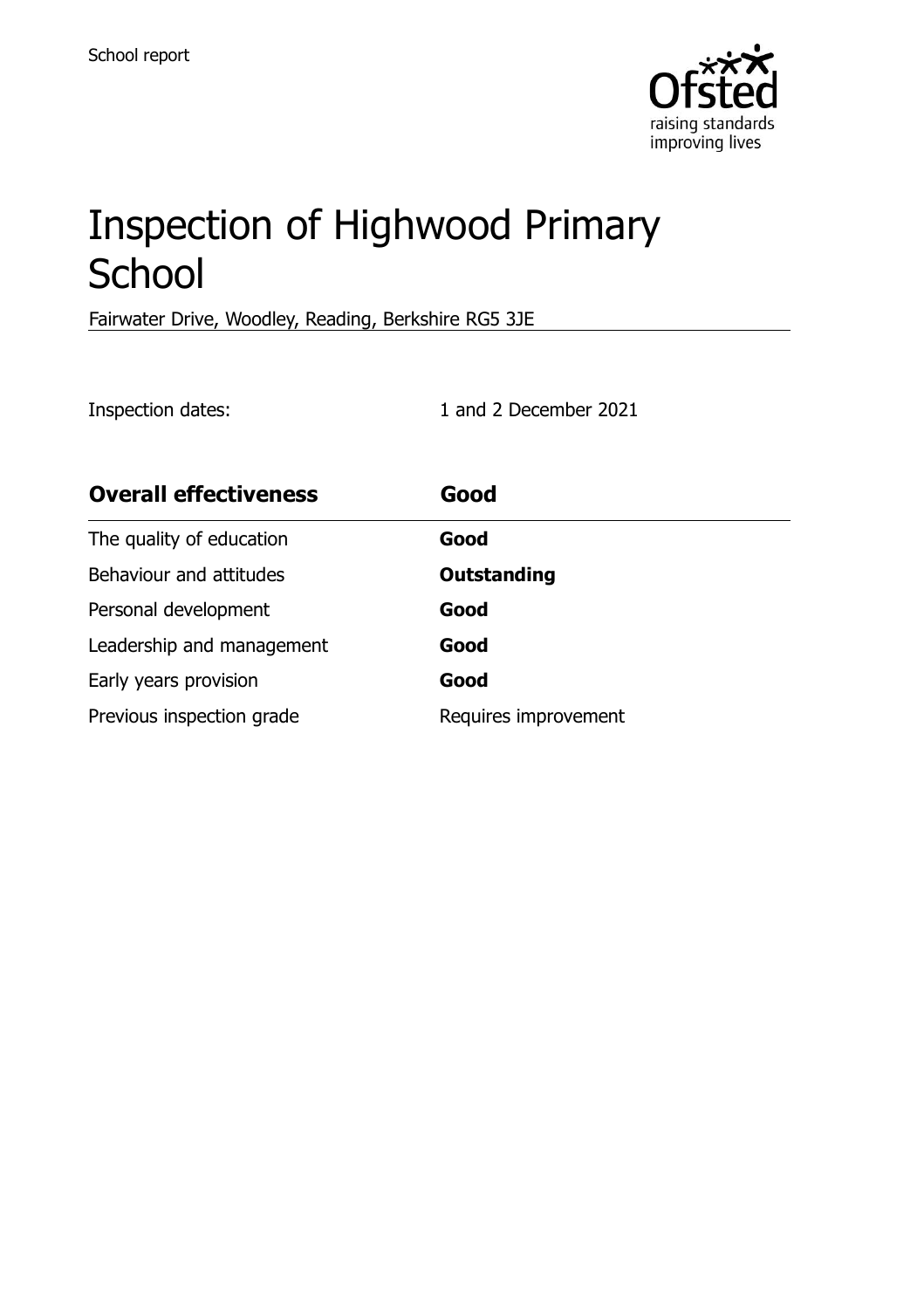

## **What is it like to attend this school?**

This is a school that staff and pupils are proud to belong to and a place 'where individuals matter'. Pupils thoroughly enjoy school and like the challenge of learning new things. They work with highly positive attitudes and behave very well. Classrooms are happy, purposeful places of learning.

Pupils know that they can rely on staff to support and care for them. They feel safe in school. Although there are occasional friendship issues, pupils confirm that bullying is rare. Any issues are very quickly resolved and leaders do not tolerate any form of unkind behaviour. Pupils cooperate very well together. They say that there is always a friend to play with and that everyone receives a warm welcome at Highwood.

Pupils enjoy assemblies where they can reflect on and celebrate the school's values, such as trust, respect and celebrating diversity. Older pupils like the responsibility and privilege of holding their leadership roles and helping out in school. The vast majority of parents have nothing but praise for the school. One parent, typical of many, commented, 'The school is amazing and my children are thriving'.

#### **What does the school do well and what does it need to do better?**

The headteacher has led the school well through the challenges of the COVID-19 pandemic. Leaders have been unswerving in their ambition and determination to improve the quality of education. They have done this very successfully. Staff are fully on board and feel very well supported by leaders. They share leaders' high aspirations and there is a real sense of 'team Highwood'.

Leaders have developed a curriculum that is meaningful and engaging for pupils. Most subjects are planned well and pupils are developing their knowledge securely. Curriculum plans provide clear guidance for staff. However, sometimes teachers do not use assessment information to plan activities that deepen pupils' learning. In addition, a few subjects, such as physical education and religious education, are not planned quite as well. This is because the curriculum has too much breadth and not enough depth. As a result, pupils do not develop their knowledge as securely in these subjects.

Staff place great emphasis on helping pupils to learn and understand new vocabulary. This is a strong feature of the school's work. Staff engage pupils well in discussions and take every opportunity to develop their speaking skills. In the nursery, daily songs and rhymes pave the way for learning phonics later.

Teachers waste no time in getting phonics teaching underway in Reception. Staff provide extra support for any pupils who are not on track with the school's programme. Staff foster a love of reading from children's very first days at Highwood. Pupils' reading journey continues through the school. They achieve well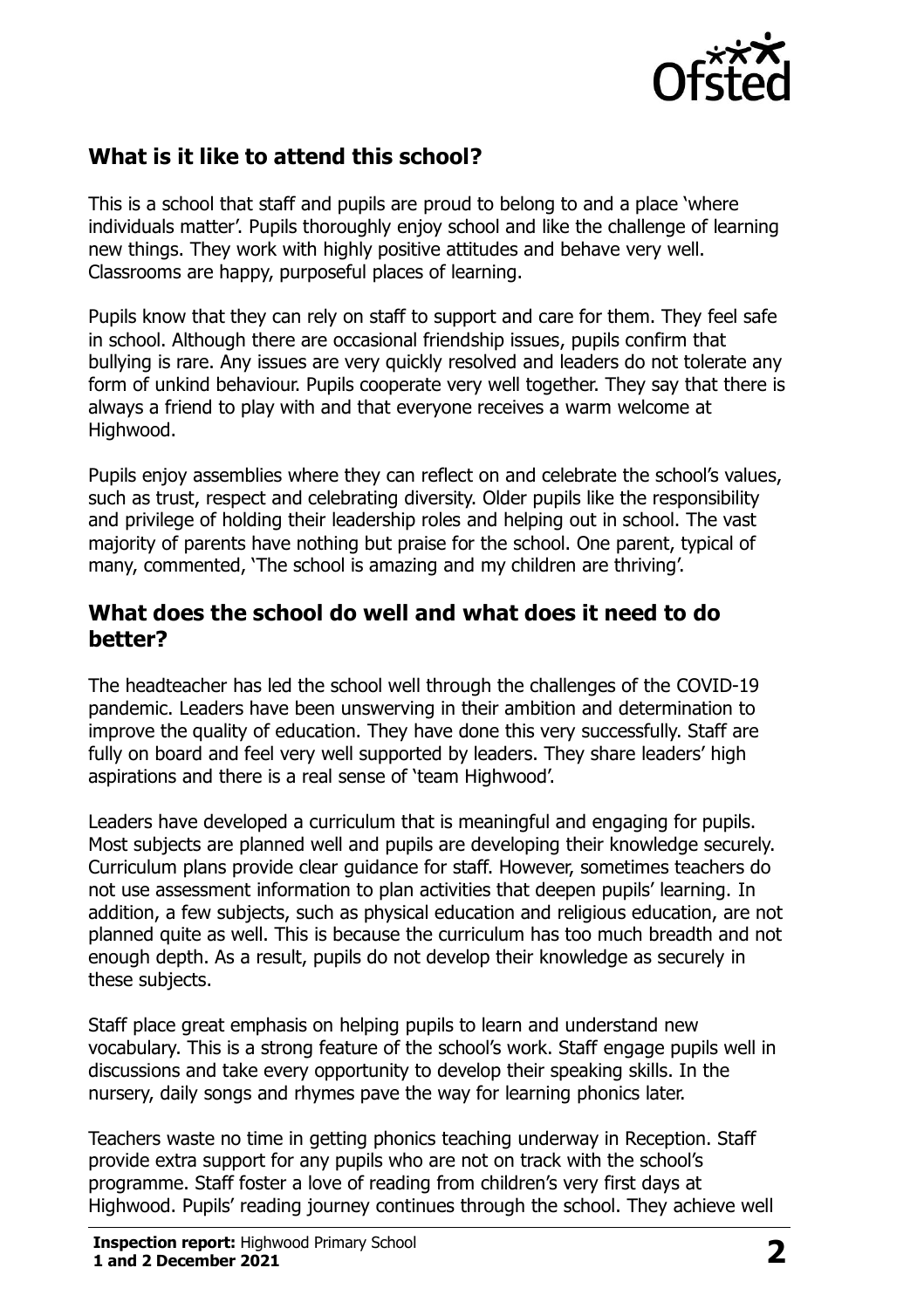

and enjoy reading. Pupils also know that learning to read is important. As one older pupil commented, 'You use reading in life'.

The mathematics curriculum is carefully considered and coherently planned. Pupils are doing well in this subject. Leaders have given added weight to fundamental building blocks such as place value. Key content is repeated and built on regularly to ensure that pupils remember important knowledge.

Leaders have high ambition and a strong moral purpose to ensure that pupils with special educational needs and/or disabilities (SEND) achieve well. Leaders and staff identify, plan and adapt activities suitably to cater for pupils' needs. Staff and therapists in the specialist resource base provision provide highly effective support. They tailor the curriculum precisely around these pupils' complex needs.

Staff and pupils get on very well together and relationships across the school are very strong. Pupils are enthusiastic about learning and behave exceptionally well. They are kind and take good care of each other. The school's personal, social and health education programme helps pupils to learn about how to stay safe and keep healthy. Staff encourage pupils to pursue their interests and make the most of their time at school. Pupils are pleased that sports clubs have resumed and enjoy being active and playing competitive games.

Governors have worked in close partnership with leaders to steer the school through its journey of improvement. They keep the welfare of staff and pupils and safeguarding to the fore of their discussions. Staff feel that leaders consider their workload and well-being. They appreciate the time leaders have given them to develop the curriculum. However, some subject leaders are new and are still finding their feet. Therefore, they have not yet been able to evaluate the impact of the curriculum.

## **Safeguarding**

The arrangements for safeguarding are effective.

There is a strong culture of safeguarding at this school. Leaders' approach to all aspects of safeguarding is systematic and thorough. Staff know that safeguarding is everyone's responsibility. Regular training enables staff to be confident in identifying and reporting any concerns. Leaders have a strong understanding of any risks to pupils and potential vulnerabilities. They are swift to put in place support for families that need help and guidance. When needed, they contact external agencies and pursue and escalate any concerns.

## **What does the school need to do to improve?**

#### **(Information for the school and appropriate authority)**

■ Teachers do not consistently check pupils' understanding and use this to inform teaching. As a result, they do not always take full account of what pupils know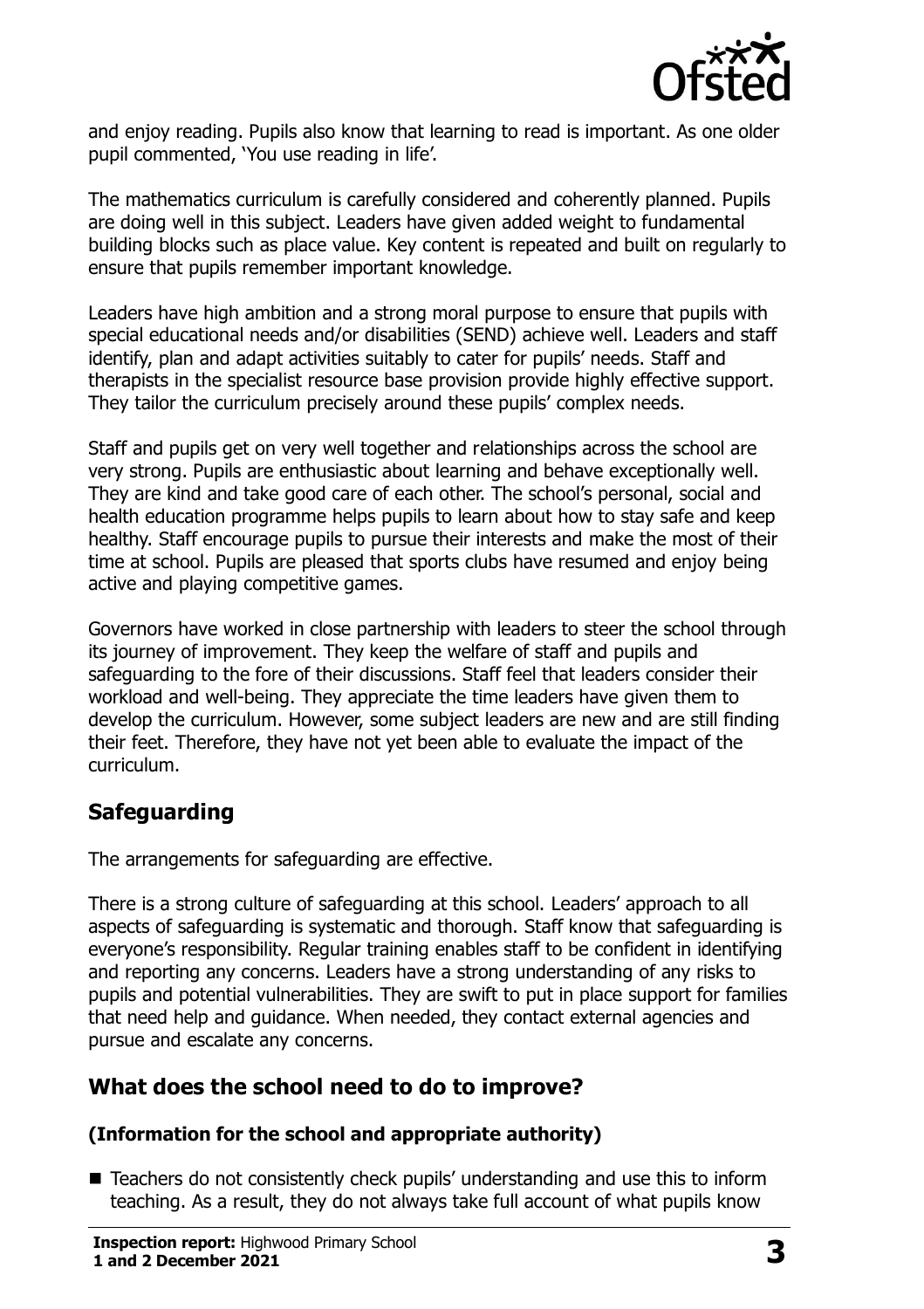

and understand when planning learning activities. Leaders need to ensure that formative assessment processes in all subjects are fully developed and used consistently well.

- In a few subjects, such as religious education and physical education, leaders have not selected or refined sufficiently the most important content they want pupils to learn. Too much content is included and covered too thinly. As a result, pupils are not building their knowledge as securely or deeply as in other subjects. Leaders need to identify the most important content they wish pupils to learn and ensure that there is sufficient focus on this in the school's curriculum plans.
- Some subject leaders are new and have not yet got to grips with evaluating the curriculum in their areas of responsibility. They do not have a clear understanding of the impact of the curriculum on pupils' learning. Leaders need to ensure that subject leaders receive guidance and support to develop this aspect of their role. This will enable them to contribute fully to strengthening the curriculum further.

### **How can I feed back my views?**

You can use [Ofsted Parent View](http://parentview.ofsted.gov.uk/) to give Ofsted your opinion on your child's school, or to find out what other parents and carers think. We use information from Ofsted Parent View when deciding which schools to inspect, when to inspect them and as part of their inspection.

The Department for Education has further quidance on how to complain about a school.

If you are the school and you are not happy with the inspection or the report, you can [complain to Ofsted.](http://www.gov.uk/complain-ofsted-report)

#### **Further information**

You can search for [published performance information](http://www.compare-school-performance.service.gov.uk/) about the school.

In the report, ['disadvantaged pupils'](http://www.gov.uk/guidance/pupil-premium-information-for-schools-and-alternative-provision-settings) refers to those pupils who attract government pupil premium funding: pupils claiming free school meals at any point in the last six years and pupils in care or who left care through adoption or another formal route.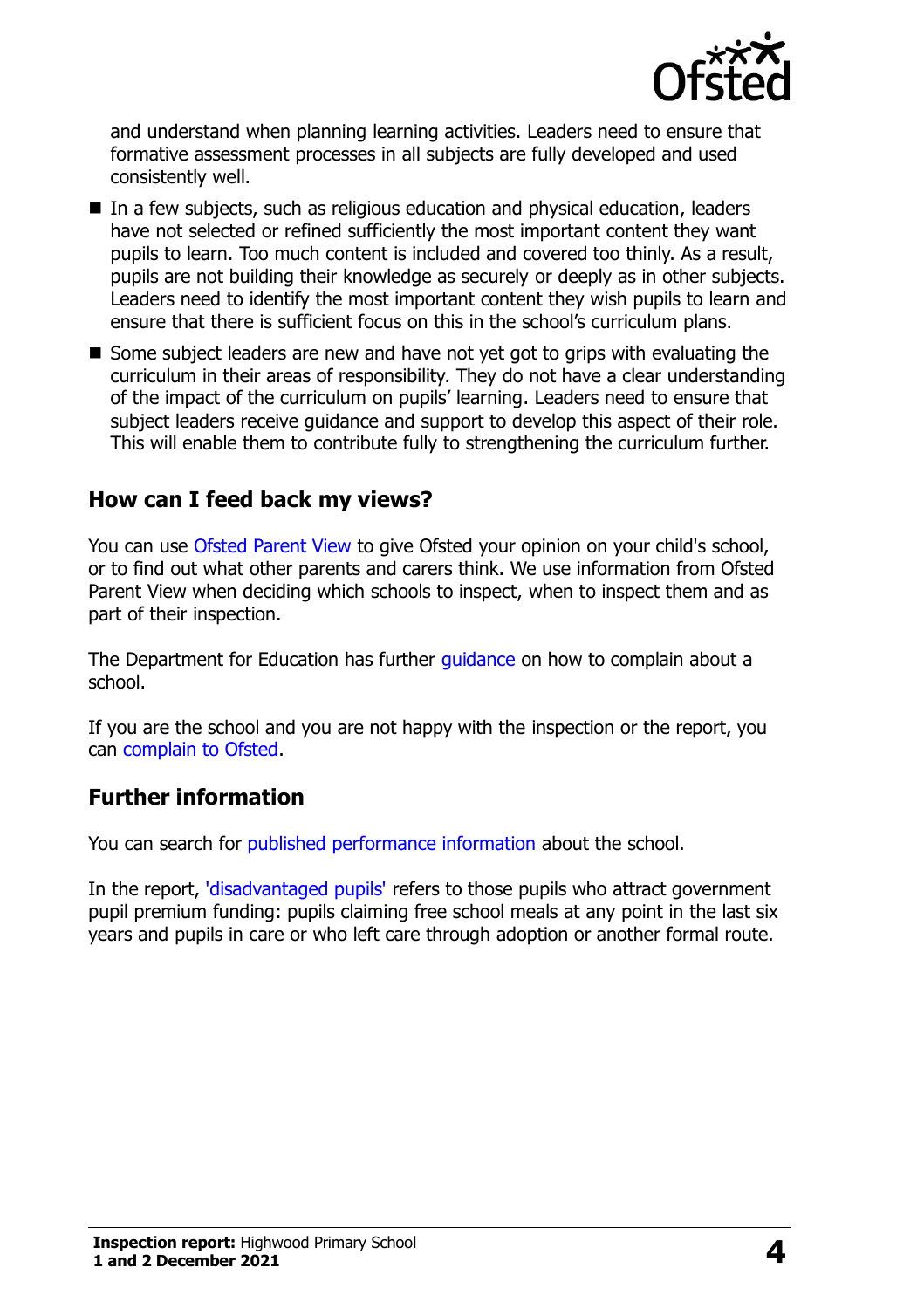

## **School details**

| Unique reference number             | 131689                                                             |  |
|-------------------------------------|--------------------------------------------------------------------|--|
| <b>Local authority</b>              | Wokingham                                                          |  |
| <b>Inspection number</b>            | 10203131                                                           |  |
| <b>Type of school</b>               | Primary                                                            |  |
| <b>School category</b>              | Maintained                                                         |  |
| Age range of pupils                 | 3 to 11                                                            |  |
| <b>Gender of pupils</b>             | Mixed                                                              |  |
| Number of pupils on the school roll | 461                                                                |  |
| <b>Appropriate authority</b>        | The governing body                                                 |  |
| <b>Chair of governing body</b>      | <b>Wendy Sabaroche</b>                                             |  |
| <b>Headteacher</b>                  | <b>Matthew Hickey</b>                                              |  |
| Website                             | www.highwood.wokingham.sch.uk                                      |  |
| Date of previous inspection         | 14 and 15 March 2018, under section 5<br>of the Education Act 2005 |  |

## **Information about this school**

- The school has a specialist resource base provision for pupils with speech, language and communication needs. This is known as The Orchard. Currently, 12 pupils attend this provision. They spend time in mainstream classes as well as attending lessons and therapy sessions in the specialist provision.
- The school does not currently use any alternative provision.
- Since the previous inspection, the number of pupils on roll has increased significantly. There are now two classes in each year group from Reception through to Year 6. The increase in the school's capacity in order to accommodate local demand on school places means that, recently, many pupils have joined the school at different times of the school year. A high proportion of the pupils in the current Year 6 classes have joined the school since June 2021.

## **Information about this inspection**

The inspectors carried out this inspection under section 5 of the Education Act 2005.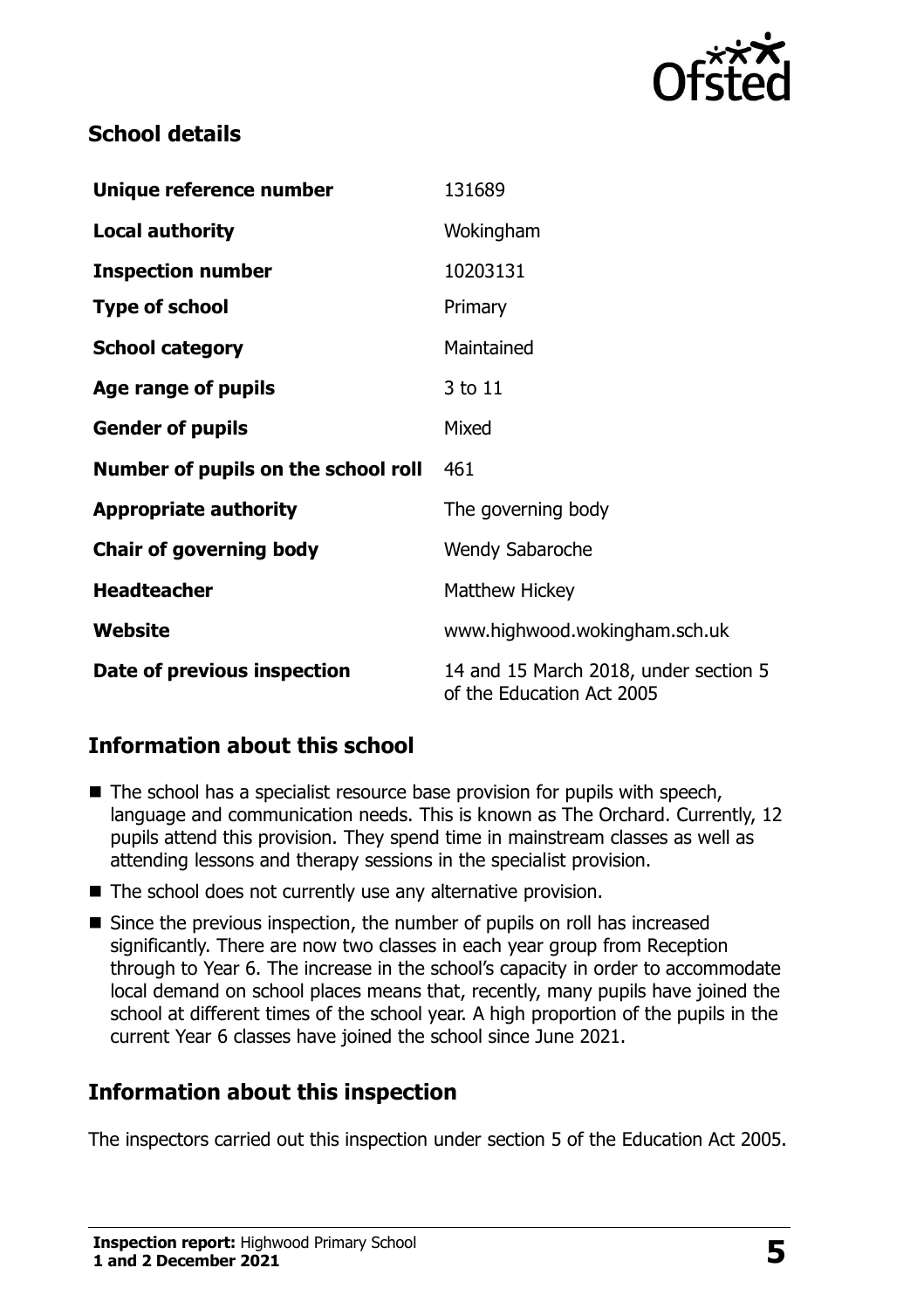

- This was the first routine inspection the school had received since the COVID-19 pandemic began. Inspectors discussed the impact of the pandemic with school leaders and have taken that into account in their evaluation.
- Inspectors carried out deep dives in reading, mathematics, history, physical education and design technology. They discussed the curriculum with leaders, staff and pupils, visited lessons, sampled pupils' work and listened to pupils read.
- Inspectors sampled curriculum plans and pupils' work in other subjects, including geography, religious education and science.
- Inspectors visited the specialist resource base provision and spoke with the leader responsible for this provision and the leader for SEND across the school.
- Inspectors met with the headteacher, senior leaders and staff, including those teachers who have recently joined the profession.
- The lead inspector met with six members of the governing body, including the chair of governors.
- The lead inspector met with a representative of the local authority.
- To inspect safeguarding, inspectors reviewed the school's record of recruitment checks. The lead inspector met with the designated safeguarding leader, and inspectors spoke with pupils and staff. Inspectors also reviewed procedures, records, policies and other safeguarding information.
- Inspectors gathered parents' views through the 60 responses to Ofsted's online survey, Parent View, and free-text comments. An inspector also spoke with some parents on the first day of the inspection.
- Inspectors took into account the views of staff during meetings with them and from the 48 responses to Ofsted's confidential staff survey.

#### **Inspection team**

| Sue Cox, lead inspector | Her Majesty's Inspector |
|-------------------------|-------------------------|
| Linda Culling           | Her Majesty's Inspector |
| Paul Shaughnessy        | Ofsted Inspector        |